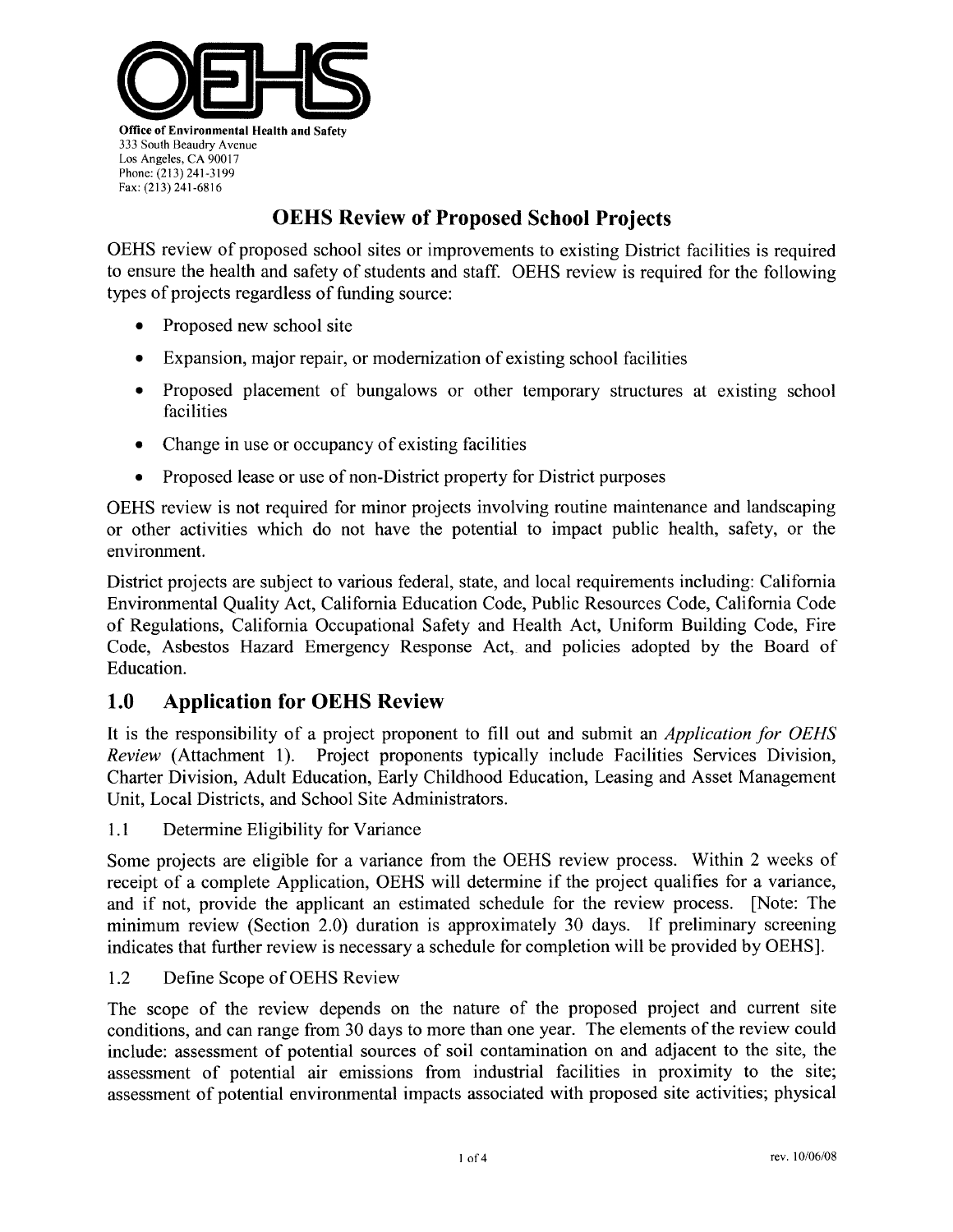inspection of project facilities prior to occupation. OEHS will determine which elements are required based on the nature of the project and existing site conditions. The scope will be carried out in accordance with one or more of sections  $2.0 - 5.0$  below.

#### $2.0$ **Preliminary Screening**

#### $2.1$ **Site Screening**

A site reconnaissance, review of aerial photographs, and environmental database search is completed to identify all potential sources of risk within one-quarter mile of the Site. The results are compared to the OEHS Distance Criteria for School Siting (Attachment 2) to determine the proximity of the project site to any rail lines, pipelines, freeways, landfills, industrial facilities, and high voltage power lines. Based on this screening, certain sites may be precluded from school use. The findings are documented in an OEHS Site Environmental Review (SER). All sources of environmental risk identified in the SER are evaluated further under 3.0 below.

#### $2.2$ **CEQA Applicability**

The proposed project description included in the Application will be reviewed to determine if the project is exempt from the California Environmental Quality Act (CEQA) process. CEQA exemptions are typically granted by OEHS for: minor additions to existing schools involving less than 25% of existing capacity, or the addition of less than 10 classrooms, or no change in use of an existing school facility. If a CEQA exemption is applicable, a Notice of Exemption is filed by OEHS with the County Clerk and the State Office of Planning and Research. Note: This exemption applies only to the CEQA process, and not to other elements of the environmental review process.

#### Assessment of Identified Sources of Risk to Future School Occupants, 3.0 and Potential Impacts to the Surrounding Environment

#### $3.1$ Site Assessment

#### $3.1.1$ SUBSURFACE CONTAMINATION

A Phase I Environmental Site Assessment (ESA) must be completed utilizing the most current ASTM standard. The Phase I ESA will document historic site use that may have impacted the site. Based on the findings of the Phase I ESA, further investigation and intrusive sampling may be required and reported utilizing guidance for performing a Preliminary Environmental Assessment (PEA) issued by the Department of Toxic Substances Control (DTSC).

The PEA characterizes subsurface contaminants and estimates the potential health risk to future site occupants. Prior to conducting fieldwork, a PEA workplan is prepared to identify the objectives for environmental sampling and define the methods by which they will be achieved. The PEA workplan is reviewed and revised in consultation with appropriate parties prior to implementation. Typically, both the workplan and the PEA report are reviewed by DTSC, OEHS, or other environmental authority in order to ensure the quality of the environmental data gathered and conclusions drawn by the investigator. The PEA report recommends one of three options: 1) no further action, 2) further assessment and characterization of risk, 3) development and implementation of remedial action. In addition, there are some sites where the extent of contamination is substantial and the cost and time required to remediate may make the project infeasible. If further assessment is recommended, a supplemental workplan is prepared to fill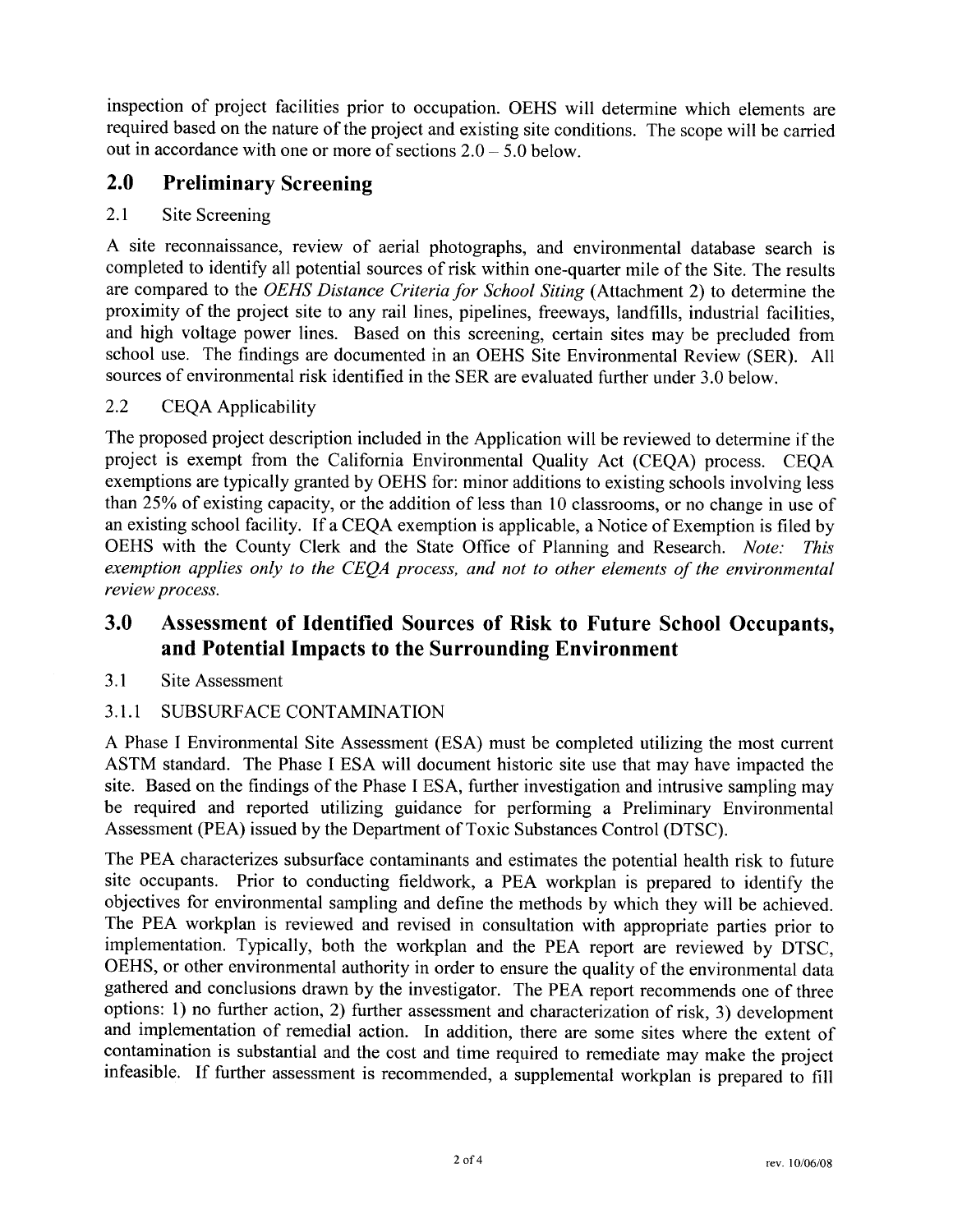remaining data gaps in the assessment. If remedial action is recommended, the process under 4.0 is followed.

### 3.1.2 OTHER SOURCES OF RISK

For sources of environmental risk identified in step 2.1, one or more of the following specialized studies may be required:

- Air Quality Health Risk Assessment (HRA) to characterize identified sources, calculate emissions, and assess the subsequent health risk.
- Pipeline Safety Hazard Assessment (PSHA) to characterize potential risks from a hazardous material pipeline rupture.
- *Rail Safety Study (RSS)* to characterize the potential risk from train activities, including derailments.
- Electromagnetic Field Exposure Management Plan (EMF Study) to assess the exposure from EMF from nearby power lines at a proposed school site and within the surrounding community.
- *Geohazard Report* to assess potential geologic hazards, including the risk from faulting, seismic activity, landslides, liquefaction, flooding, and inundation.
- Tank Safety Study to assess the risk associated with fuel or water storage tanks and reservoir.

The proposed studies should be conducted in consultation with OEHS or appropriate regulatory authority. If the risks evaluated are found to exceed regulatory standards or applicable guidance, the process under 4.0 is followed. The results of these studies are typically reported in the CEQA environmental document, referenced in 3.2. Some sources of risk may preclude the use of the site as a school due to estimated cost, timing, or technical infeasibility of mitigation.

 $3.2$ **CEOA** 

If CEQA review is required as determined in step 2.2, an Initial Study should be conducted to determine the appropriate level of CEQA review and documentation (i.e. Negative Declaration, Mitigated Negative Declaration, Environmental Impact Report).

- *Negative Declaration (ND)* is prepared when it is determined in the Initial Study that the proposed project will not have a significant effect on the environment.
- Mitigated Negative Declaration (MND) is prepared when it is determined in the Initial Study that the proposed project will have a significant effect on the environment but these effects can be mitigated to below a defined level of significance.
- Environmental Impact Report  $(EIR)$  is prepared when it is determined in the Initial Study that the proposed project has the potential to result in significant and unavoidable impacts.

In the case of an EIR or MND, feasible mitigation measures will need to be identified and incorporated as part of the project as referenced in 4.0. Some impacts may preclude the use of the site as a school due to estimated costs, timing, or technical infeasibility of mitigation. Upon completion of the appropriate level of CEQA review and documentation, the document is issued for a 30-45 day public review period. Based on comments received, the document is finalized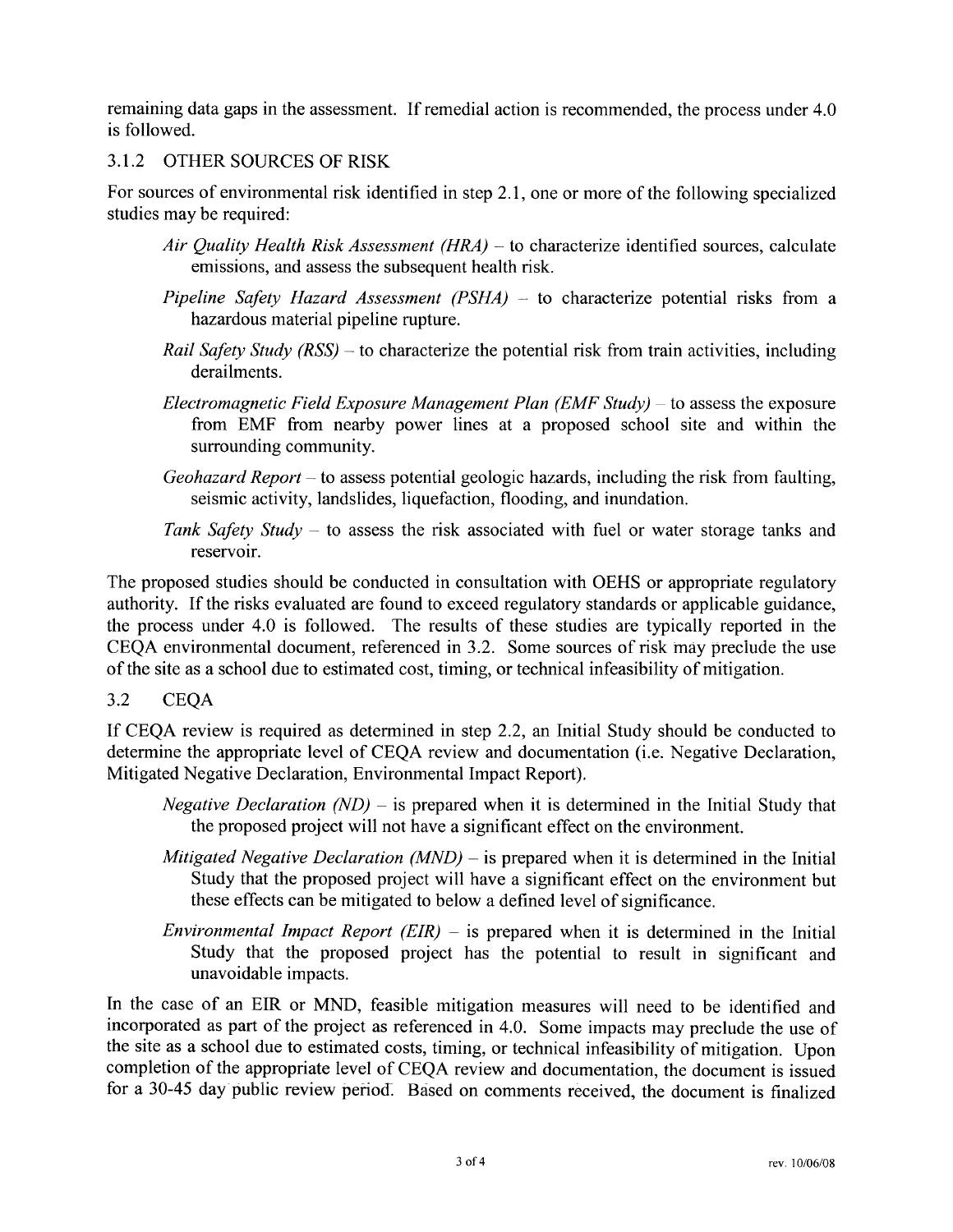and submitted to the Board of Education for adoption/certification. Only after such adoption/certification can the school project be approved. Subsequently, OEHS files the Notice of Determination with County Clerk and the State Office of Planning and Research.

#### 4.0 **Remedial Action and Mitigation Measures**

If significant risks from subsurface contamination are identified in 3.1.1, a Removal Action Workplan or Remedial Action Plan is prepared and implemented with oversight by OEHS, DTSC or other appropriate regulatory agency. Documentation of the implemented remedial action is included in a Remedial Action Completion Report.

If significant risks form other sources are identified in 3.1.2, mitigation measures will need to be evaluated and documented in a mitigation report.

If significant impacts are identified in 3.2, mitigation measures are included in a Mitigation and Monitoring Reporting Plan to be implemented during the appropriate phase(s) of project development and operation.

#### 5.0 **Facility Safety Inspection**

Prior to occupancy, a Health and Safety Inspection is conducted following standard OEHS inspection protocols and reported in the Essential Safety Checklist & Approval Form and the Occupancy Approval Criteria for Completed School Projects. It is the responsibility of the project proponent to request the inspection at least 2 months prior to occupancy. Once all occupancy criteria have been satisfied, OEHS will issue a completed Essential Safety Checklist & Approval Form. Deficiencies that do not prevent a school project from opening will be documented by OEHS in a Corrective Action Notice (CAN) that is normally issued after occupancy is approved. Corrective measures must be completed and reported to OEHS at http://www.lausd-oehs.org/fieldoperations listschools.asp.

[NOTE: All school projects require OEHS inspection and clearance prior to occupancy. See Attachment 3, Essential Safety Checklist & Approval Form and Attachment 4, Occupancy Approval Criteria for Completed School Projects.]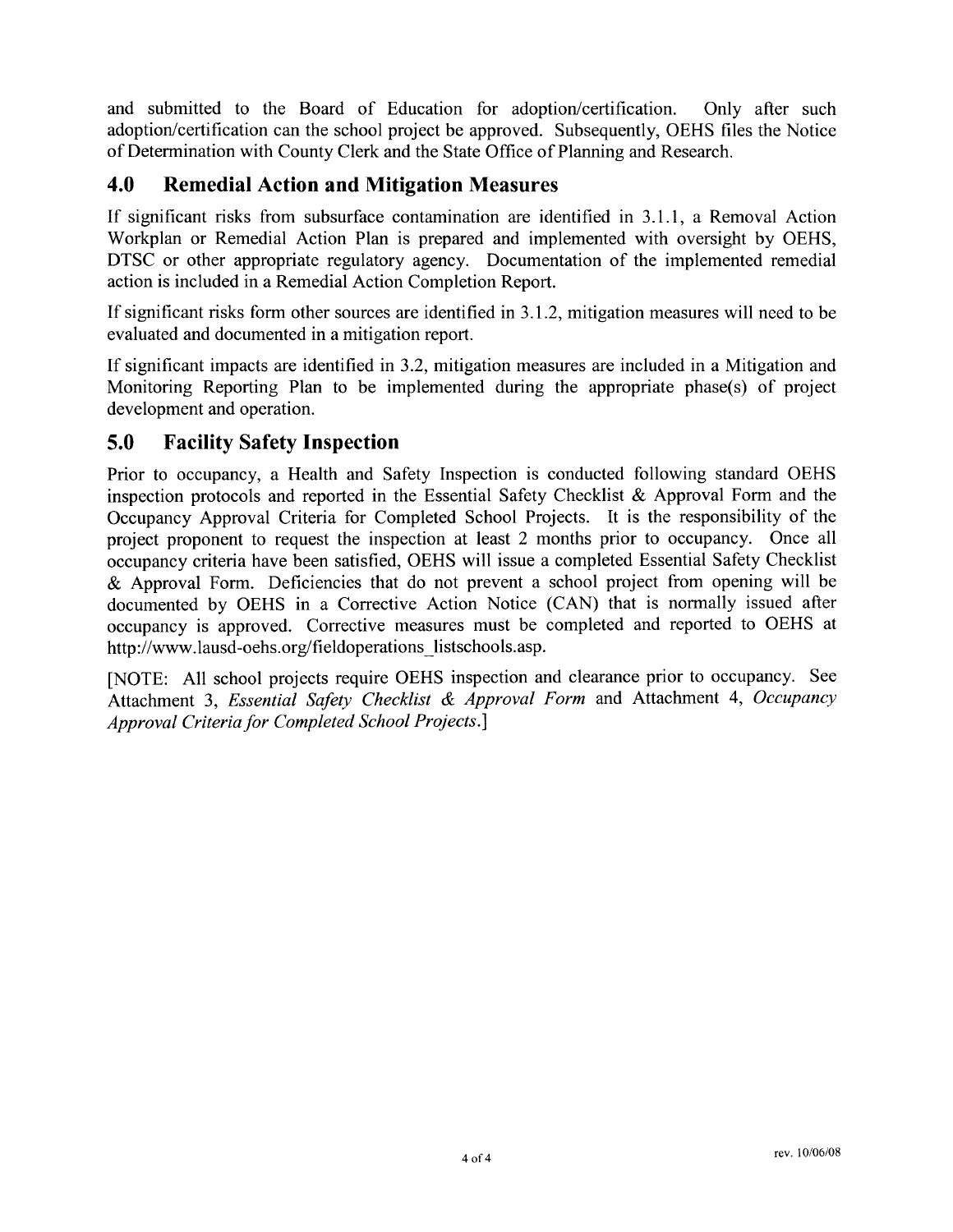# **Attachment #1**



Office of Environmental Health and Safety Attn: Site Assessment Manager 333 South Beaudry Avenue, 20th Floor Los Angeles, CA 90017 Phone: (213) 241-3199 Fax: (213) 241-6816 Email: OEHS\_SiteReviewMgr@lausd.net

# **Application for Environmental Review**

| Requested by: $\frac{Name}{Name}$                                                                                                                                                                                              |                     |                                                            |             | Date:     |
|--------------------------------------------------------------------------------------------------------------------------------------------------------------------------------------------------------------------------------|---------------------|------------------------------------------------------------|-------------|-----------|
|                                                                                                                                                                                                                                |                     |                                                            | (Signature) |           |
| Received by (OEHS):                                                                                                                                                                                                            | (Name)              |                                                            | (Signature) | Date:     |
| <b>SITE INFORMATION:</b>                                                                                                                                                                                                       |                     |                                                            |             |           |
|                                                                                                                                                                                                                                |                     |                                                            |             |           |
| Site Identification: and the contract of the state of the state of the state of the state of the state of the state of the state of the state of the state of the state of the state of the state of the state of the state of |                     |                                                            |             |           |
| Alternate Site ID:                                                                                                                                                                                                             |                     |                                                            |             |           |
| Location Address(es):                                                                                                                                                                                                          |                     |                                                            |             |           |
| <b>PROJECT FUNDING:</b>                                                                                                                                                                                                        |                     |                                                            |             |           |
| Project Manager:                                                                                                                                                                                                               |                     |                                                            |             | Phone No: |
| PROJECT DESCRIPTION:                                                                                                                                                                                                           |                     |                                                            |             |           |
|                                                                                                                                                                                                                                |                     | New Site Alteration to Existing District Property          |             |           |
| Type of School:<br>Description of Project:                                                                                                                                                                                     |                     |                                                            |             |           |
|                                                                                                                                                                                                                                |                     | <b>ATTACHED RELEVANT SITE &amp; PARCEL MAPS (REQUIRED)</b> |             |           |
|                                                                                                                                                                                                                                | $\bigcap$ Site Plan | Parcel Map                                                 | Region. Map |           |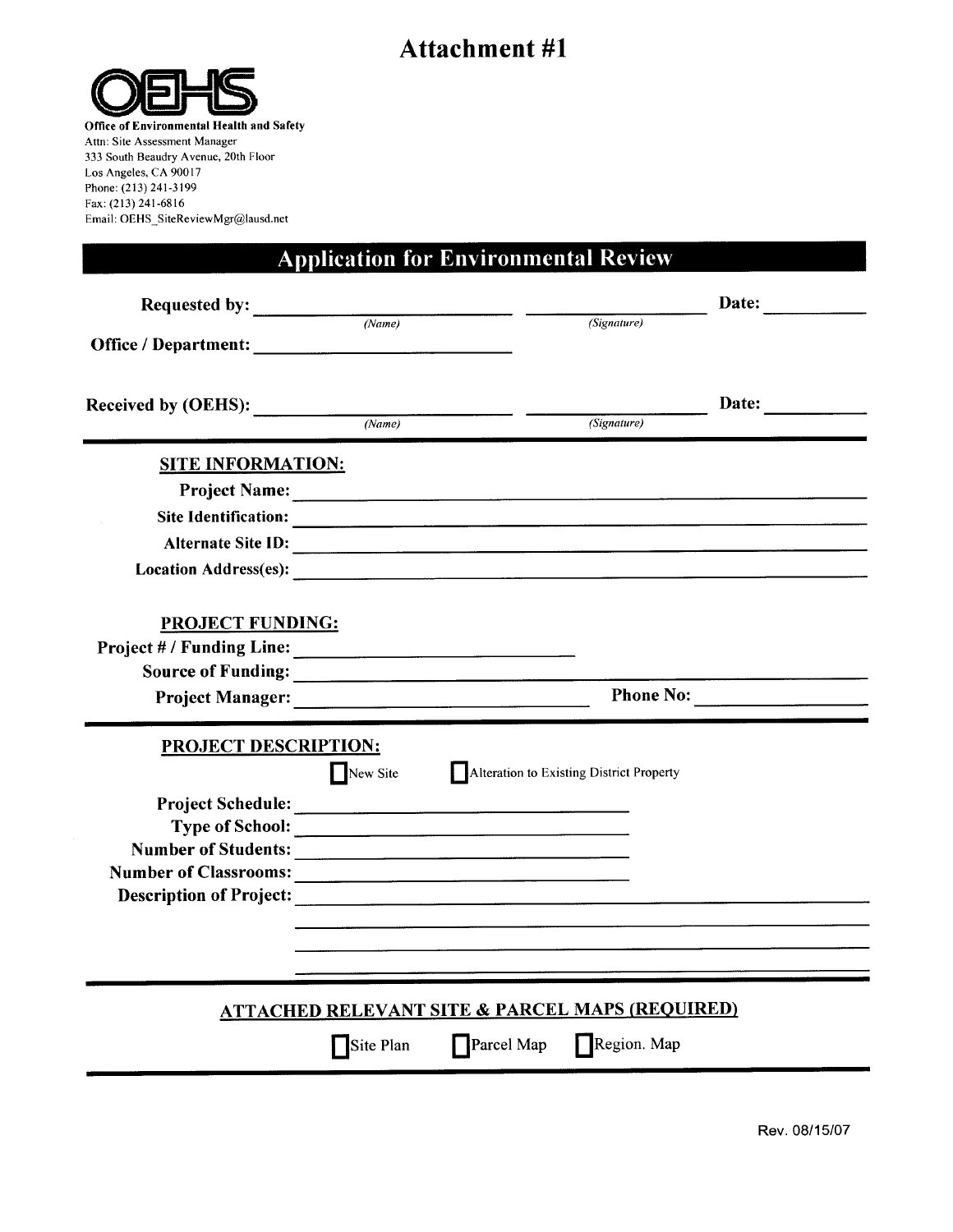# **Office of Environmental Health and Safety Distance Criteria for School Siting**

| <b>Feature</b>                                            | <b>Description</b>                                                                                                                                                      | <b>Screening</b><br>$Perimeter^{(1)}$ | <b>Exclusion</b><br>$\mathbf{Zone}^{(2)}$                                                                         |
|-----------------------------------------------------------|-------------------------------------------------------------------------------------------------------------------------------------------------------------------------|---------------------------------------|-------------------------------------------------------------------------------------------------------------------|
| <b>Rail Line</b>                                          | Active rail lines, easements, and spurs.                                                                                                                                | $1,500$ ft                            | $128 \text{ ft}^{(3)}$                                                                                            |
| <b>Cellular Phone Antennas</b>                            | Cellular phone antennas                                                                                                                                                 | 200 ft                                | Within or adjacent<br>to site                                                                                     |
| <b>High Voltage Power Line</b>                            | High voltage power lines determined to be 50kv or higher.<br>$>50-200$ ky<br>$>220 - 230$ ky<br>$>500 - 550$ kv                                                         | 500 ft<br>500 ft<br>500 ft            | Below-<br>Above-<br>Ground<br>Ground<br>$100$ ft<br>$25 \text{ ft}$<br>$37.5$ ft<br>$150$ ft<br>87.5 ft<br>350 ft |
| <b>Freeway / Major</b><br><b>Transportation corridor</b>  | Freeways, State highways or designated roadways with more<br>than 100,000 automobile trips per day. Rail lines with high<br>volumes of traffic.                         | 1,500 ft                              | $500$ ft                                                                                                          |
| <b>Reservoirs, Water, or Fuel</b><br><b>Storage Tanks</b> | Reservoirs or water or fuel storage tank facilities.                                                                                                                    | 1,500 ft                              | 500 ft                                                                                                            |
| <b>Hazardous Material</b><br>Pipelines <sup>(4)</sup>     | Transmission pipelines or industrial distribution pipelines,<br>including those for conveying crude oil, natural gas, or other<br>chemicals characterized as hazardous. | 1,500 ft                              | 50 ft                                                                                                             |
| <b>Oil Field / Oil Production</b><br><b>Facilities</b>    | Oil field/oil production facilities including existing and former<br>oil wells and oil borings.                                                                         | 1,500 ft                              | 50 ft                                                                                                             |
| <b>Industrial Site / Superfund</b>                        | Facilities with a potential to emit hazardous air contaminants or<br>otherwise present a significant risk to school occupants.                                          | 1,500 ft                              | 500 ft                                                                                                            |
| <b>Landfill</b>                                           | Landfills authorized for the disposal of hazardous or non-<br>hazardous wastes.                                                                                         | $2,000$ ft                            | 500 ft                                                                                                            |
| <b>Earthquake Faults</b>                                  | Mapped or well-defined active earthquake faults                                                                                                                         | $1,500$ ft                            | 50 $ft^{(3)}$                                                                                                     |

1For proposed school sites, screening will be conducted within the perimeter to identify any of the features listed in Column 1.

2Exceptions can be made if supported by risk assessment and compliant with applicable law.

3Habitable school buildings and places of assembly shall be located outside the setback.

<sup>4</sup>Natural gas distribution lines used to service local neighborhoods are excluded.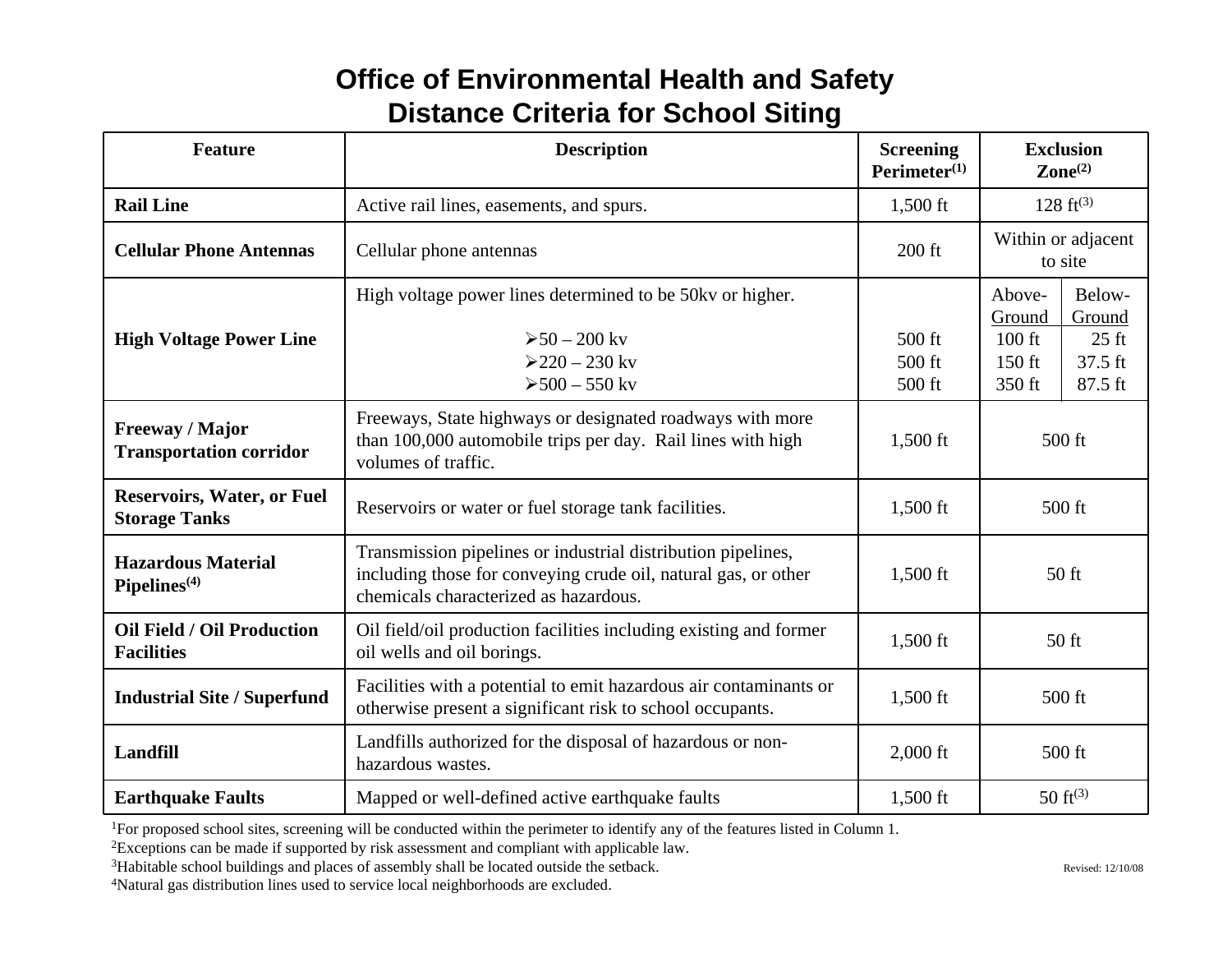

# Essential Safety Checklist & Approval Form Attachment #3



The purpose of this checklist is to identify **essential safety requirements** to be met prior to occupancy of newly constructed schools or school buildings. A comprehensive listing of federal, state and local<br>regulations de

| Date:                   | <b>OEHS Inspector:</b>                                                                                                                                                                                                                                                                    |   |   |     |
|-------------------------|-------------------------------------------------------------------------------------------------------------------------------------------------------------------------------------------------------------------------------------------------------------------------------------------|---|---|-----|
| School:                 | OAR:                                                                                                                                                                                                                                                                                      |   |   |     |
|                         | Principal:<br>Designated Area:                                                                                                                                                                                                                                                            |   |   |     |
| ৰ                       | Access and Egress                                                                                                                                                                                                                                                                         | ≻ | z | ALT |
|                         | Are pathways to and from buildings adequately marked, unobstructed, and free of debris and tripping hazards?                                                                                                                                                                              |   |   |     |
|                         | Are the areas of the campus to be occupied adequately segregated from ongoing construction activity through the use of barricades, fencing or other means?                                                                                                                                |   |   |     |
| ભંળિ                    | clearly identified with proper signage?<br>Are stainways, halls, and other exit pathways in all building corridors                                                                                                                                                                        |   |   |     |
| 4                       | Are fire doors and associated panic hardware functional?                                                                                                                                                                                                                                  |   |   |     |
| ശ്                      | Are there at least 2 exit pathways for rooms with an occupant load greater than 50?                                                                                                                                                                                                       |   |   |     |
|                         | Are designated parking areas for students and staff provided with clear, unobstructed pathways to buildings or other areas of the campus?                                                                                                                                                 |   |   |     |
| ∽اہ                     | ve parents been notified?<br>Have student pick-up and drop-off locations been designated and have                                                                                                                                                                                         |   |   |     |
| <u>ໝ່</u>               | <b>Building &amp; Room Conditions</b>                                                                                                                                                                                                                                                     |   |   |     |
|                         | is adequate lighting provided in all rooms?                                                                                                                                                                                                                                               |   |   |     |
|                         | Are electrical outlets and panels covered, and are other electrical components and wiring properly guarded and functional?                                                                                                                                                                |   |   |     |
| പ്പിനി                  | Has each classroom been provided with a hard-wire or wireless connection capable of calling 911?                                                                                                                                                                                          |   |   |     |
| ₹                       | Are flooring materials, walls, and ceilings installed and properly finished?                                                                                                                                                                                                              |   |   |     |
|                         | Have the HVAC duct leakage test results for passive smoke-control systems been reviewed and accepted by the designer?                                                                                                                                                                     |   |   |     |
| തിരി $\sim$             | Are rooms properly ventilated and free of significant chemical odors?                                                                                                                                                                                                                     |   |   |     |
|                         | Is potable water available in all buildings?                                                                                                                                                                                                                                              |   |   |     |
| $\infty$                | is hot water available in food preparation areas, nurse's office and showers?                                                                                                                                                                                                             |   |   |     |
| တ                       | Are dassrooms and other areas of the campus clean and free of construction debris?                                                                                                                                                                                                        |   |   |     |
| S                       | Are restrooms available in proper working condition and adequately stocked with toilet paper, soap and paper towels or dryers?                                                                                                                                                            |   |   |     |
| $\pm$                   | Has the test and balance report for the HVAC system been submitted by the contractor and reviewed by the Inspector of Record to ascertain that the minimum ventilation<br>rates have been met?                                                                                            |   |   |     |
| $\dot{\mathbf{c}}$      | Fire Alarm and Suppression Systems                                                                                                                                                                                                                                                        |   |   |     |
| $\div$                  | of the new school opening pursuant to Inspection Department Procedure P-13?<br>Has the Inspector of Record (IOR) notified the local fire department                                                                                                                                       |   |   |     |
| $\overline{\mathsf{N}}$ | ndicating the fire alarm and suppression systems are complete?<br>Has the IOR issued a DSA-Form 6 for the buildings to be occupied,                                                                                                                                                       |   |   |     |
| ო                       | Has a local fire department inspection been scheduled by the IOR/OAR to be conducted the week prior to opening? (Required only if DSA-Form 6 does not indicate 100%<br>completion for fire alarm and suppression systems 30 days prior to opening. Indicate date of scheduled inspection. |   |   |     |
|                         | Have fire extinguishers been mounted throughout the campus (within 75 feet of classrooms and 25 feet of flammable liquids storage areas)?                                                                                                                                                 |   |   |     |
| √¦ო                     | have been completed?<br>Has the IOR verified that all outstanding smoke barrier requirements                                                                                                                                                                                              |   |   |     |
| ä                       | <b>Emergency Preparedness</b>                                                                                                                                                                                                                                                             |   |   |     |
|                         | Are basic first-aid kits provided and readily accessible?                                                                                                                                                                                                                                 |   |   |     |
| $\overline{\sim}$       | Has an emergency evacuation plan been prepared and posted?                                                                                                                                                                                                                                |   |   |     |
| ကြ                      | Has staff been informed of their roles and responsibilities during emergencies and aware of the evacuation plan?                                                                                                                                                                          |   |   |     |
| u                       | <b>Clearance for Occupancy</b>                                                                                                                                                                                                                                                            |   |   |     |
| $\div$                  | Has the Owner's Authorized Representative (OAR) issued a Certificate of School Functional Readiness, and has the IOR issued a DSA-Form 6 indicating the facility or<br>designated locations are ready for occupancy?                                                                      |   |   |     |
| N                       | Has OEHS assessed compliance with the above requirements and determined the designated areas are safe to occupy?                                                                                                                                                                          |   |   |     |

Signature: